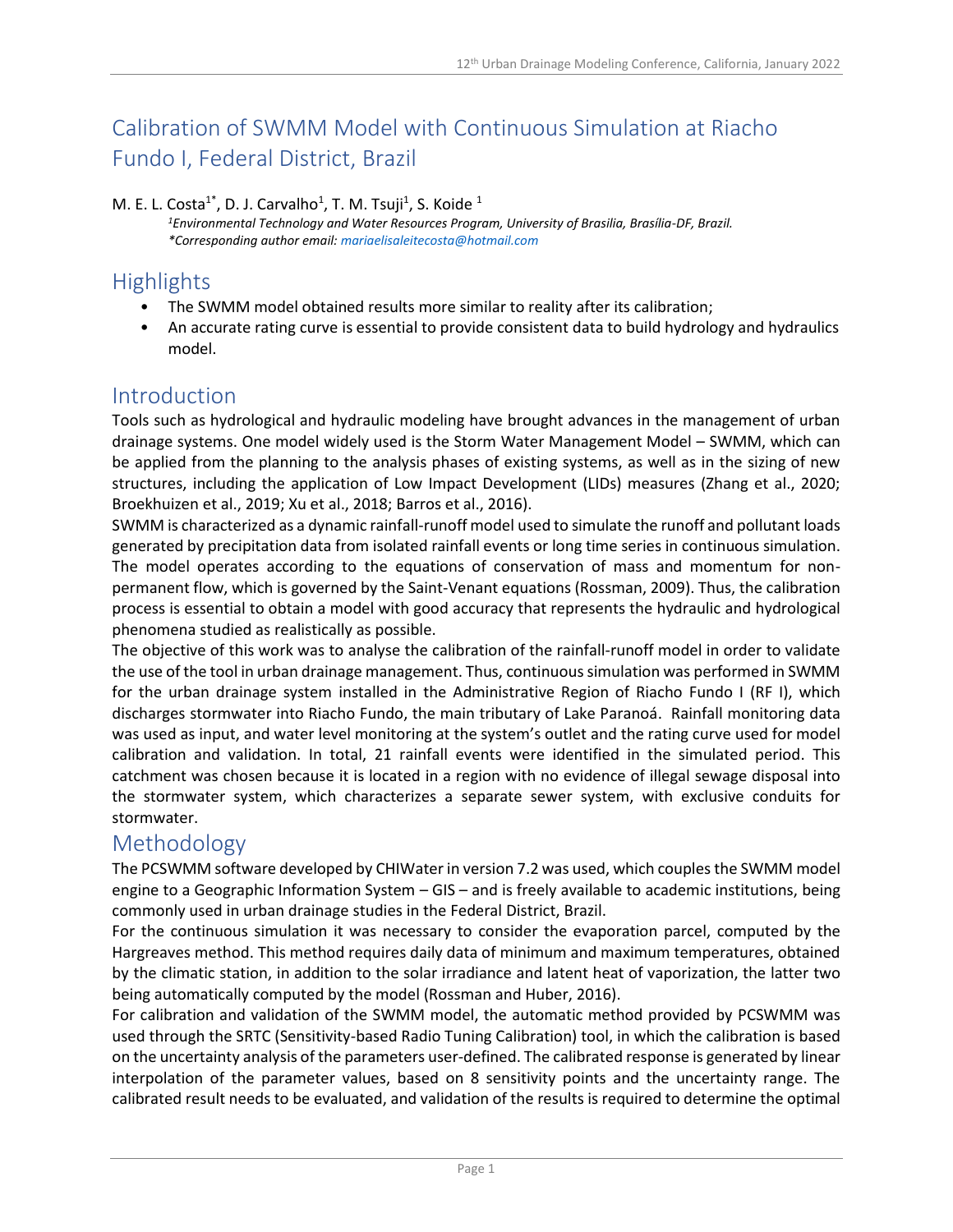#### parameter values.

The objective functions selected were: ISE rating and ISE (Integral Square Error), NSE (Nash-Sutcliffe coefficient), R² (coefficient of determination), SEE (Standard Error of Estimate), LSE (Simple Least Square Regression) and RMSE (Root Mean Square Error).

#### Results and discussion

The event that obtained the best results for the objective functions corresponded to the one on March 12, 2019 (Table 1 and Figure 1). The calibrated runoff generation for the event presented the behaviour closest to the observed in the monitoring data, being also the event that presented the best results for model validation.

The calibrated model result presented in Figure 1 was considered satisfactory, given that it obtained NSE  $= 0.851$ , R<sup>2</sup> = 0.865, ISE = 4.64, among the other objective functions with good results, representing small divergences between the observed and simulated values. For this solution, it was necessary a 62% increase in the CN parameter, that the area was adjusted in 8.5%. In addition, the junctions invert elevations needed to be adjusted in 8.3%, while there was a 100% reduction of Manning's coefficient n, being the calibrated value equal to 0.010, and also 100% decrease in the Perv Dstore (depression storage for permeable areas) wtih the final value ranging between 0.099 - 1.35 depending on the subcatchment.

| or the callbration or the OS/12/13 event in the SWIMM model. |                   |                     |                   |
|--------------------------------------------------------------|-------------------|---------------------|-------------------|
|                                                              | <b>Parameters</b> | Without calibration | <b>Calibrated</b> |
|                                                              | <b>ISE</b> rating | Fair                | Very Good         |
|                                                              | <b>ISE</b>        | 16.1                | 4.64              |
|                                                              | <b>NSE</b>        | $-0.747$            | 0.851             |
|                                                              | $R^2$             | 0.0005              | 0.865             |
|                                                              | <b>SEE</b>        | 1.6                 | 0.466             |
|                                                              | <b>LSE</b>        | 206                 | 17.4              |
|                                                              | <b>RMSE</b>       | 9.74                | 3.28              |
|                                                              | RMSE dim          | 0.000418            | 0.77              |
|                                                              |                   |                     |                   |

**Table 1.** Comparison of the calibration of the 03/12/19 event in the SWMM model.



In only three events, it was not possible to obtain results considered "GOOD" and with positive NSE values. These are the events in which the model generated very high flows, with Qmax higher than 8  $m<sup>3</sup>/s$ , which can be associated to problems in the monitored data, due to the difficulty of measuring large flows and its reflect in the rating curve. In the other events, the ISE values are "GOOD", but NSE<0 is still observed in 40% of the events, where Qmax is greatly overestimated, situations in which the flow increase